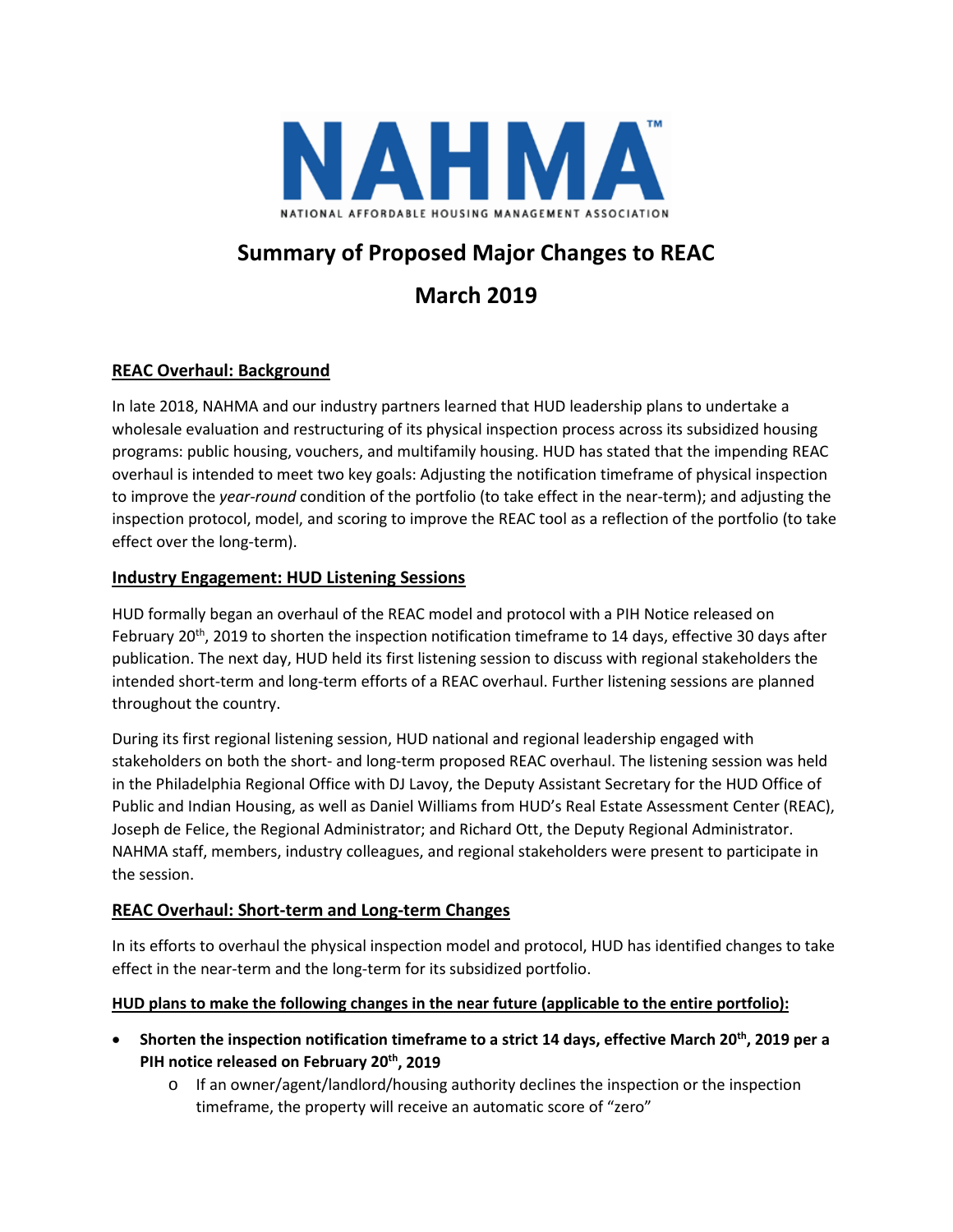- $\circ$  The property then has 7 days to rectify the score by rescheduling the inspection (otherwise, the "zero" score is maintained)
- **Update the UPCS standards to require the presence of a carbon monoxide monitor in all units with combustion (gas appliances, etc)**
	- o Effective date TBD

The stated goals of these changes is for the agency to be aware of the condition of its subsidized portfolio at any given moment, as opposed to the current sometimes months-long inspection notification timeframe. While the agency has acknowledged that the vast majority of properties (95% of the subsidized portfolio) meet the decent, safe, and sanitary condition requirement set out by statute year-round, there are a number of properties that may fall below standard *until the REAC inspection is scheduled*. Shortening the notification timeframe is intended to amend what the agency perceives as owners "performing to the test" through the use of inspection consultants and work orders that are lined up once the inspection has been scheduled, as opposed to maintaining the portfolio *year-round.*

# **HUD has proposed the following changes over the long-term (applicable only to the areas described)**

- **Launch a limited two-year demonstration ("pilot") program for physical inspections in Region 3**
	- $\circ$  To begin in the 4<sup>th</sup> quarter of FY19 (approximately July), with the demonstration inspection model to be released over the summer
	- o Applicable to Region 3 states and territories (Pennsylvania, Virginia, Maryland, Delaware, and Washington, D.C., but excluding West Virginia)
	- o Every property in Region 3 will receive an inspection during this timeframe under the new model
	- $\circ$  Scores will be advisory during the demonstration; in the meantime, HUD intends to "carry over" scores from before the demonstration for administrative purposes
- **During the demonstration program, the UPCS will be waived for inspections occurring in Region 3**
	- o The UPCS will be replaced by a new model and scoring for inspections
	- o HUD will test the new model throughout the demonstration and accept feedback
- **Following the demonstration program, HUD intends to roll out the new inspection protocol nationwide**
	- o Goals include improving how well inspections reflect the status of a property
	- o New model to shift toward living conditions and functionality
	- o Bigger sample size of units may be inspected
	- o Inspectors will utilize new model for physical inspections
	- o Owners will also be required to "self-inspect" 100% of units annually

The stated goals of the demonstration program are to test a new model and scoring method for physical inspections. While the new model is still in the "design and build" phase at the agency, REAC staff have stated that they intend to replace the current inspection model, which emphasizes property "curb appeal" and appearance, with a new model that emphasizes tenant living conditions and functionality.

# **Demonstration program for Region 3 - "Resident-Focused" Physical Inspection Model:**

- 1. **Health and Safety Issues** (Is the unit safe to live in? Are there health hazards resulting from mold, lead, pests, dangerous conditions, etc?)
- 2. **Functionality/Repair** (Do the sink and appliances work? Is the unit in good repair?)